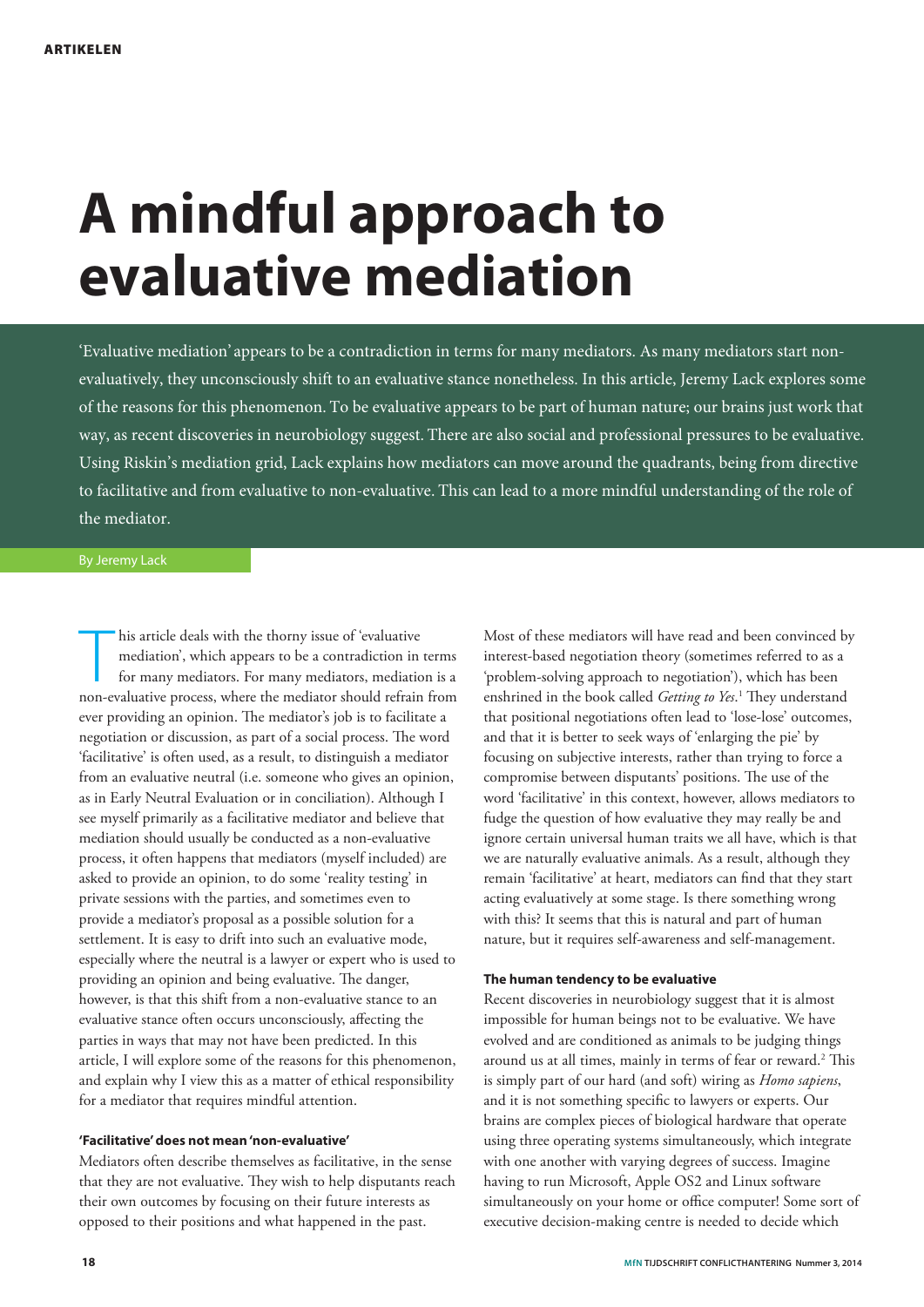operating system should be given precedence at any given time, or the system is likely to melt down. Our brains try to filter everything through an emotional operating system, a social operating system, and a rational or higher-order cognitive operating system. The emotional system kicks in first, seeking to do rapid data triage within milliseconds. We receive terabytes of data from our five senses, and we need to sort out what is relevant before we become conscious of them. Otherwise we would be cognitively depleted within thirty minutes of waking up in the morning. An area in our brain called the amygdala is primarily responsible for this rapid screening system.3 In addition to our emotional system, we are highly gregarious and social creatures, who have evolved to work in large groups. We have thus also developed a very rapid and unconscious socialisation system, which subconsciously assesses and judges whether other people are 'in our group' or 'out of our group', 'similar' or 'different', and whether they are likely to try to dominate us or are trustworthy.<sup>4</sup> These emotional and social systems share a common physiology, and the amygdala, once again, appear to be involved in rapidly screening who is 'safe' and 'similar'. Our interpersonal relations are thus determined to a large degree by basic patterns of perception

unconsciously. We are therefore evaluative and biased, even when we think we are not.

#### **Social and professional pressures to be evaluative**

Not only are we wired to be unconsciously evaluative at all times by our subconscious emotional and social systems, but humans also naturally seek safety in building coalitions. We not only tend to unconsciously categorise people as 'us' versus 'them', but we also seek to create comfortable social situations for ourselves within our communities, aligning ourselves with leaders, or taking on such roles ourselves.<sup>8</sup> Human beings are willing to attribute superior status to others, especially decision-makers. Judges, arbitrators and kings were historically believed to be imbued with religious or super-human abilities to determine 'the truth', not realising that we do not perceive things as they are (i.e. objectively), but as we are (i.e. subjectively). If a person's decision is perceived as being balanced and fair (which is often a euphemism for 'likely to agree more with us than with them' or as being divinely inspired), we tend to trust them. However, even if a situation is in fact objectively impartial, we will tend to attribute biases to the decisions of people we do not know, and whose social status has been

### Humans judge constantly and unconsciously

that are neurobiological and tribal, where we subconsciously judge others before we have even met them or had the time to have any conscious interaction with them.<sup>5</sup>

Humans thus judge constantly and unconsciously, triggering pro-social or antisocial behaviour based purely on neural substrates using a social operating system that is shared and activated simultaneously with our rapid-screening emotional operating system. This explains why our abilities to use our rational, highly cognitive system depend purely on how our emotional and social systems are faring. It explains how empathy and mentalising skills help us to understand the feelings and thoughts of others through different neural networks, and how we are incapable of using these skills at times when we feel afraid or in an uncomfortable social setting. Our ability to think consciously and rationally sadly does not depend so much on how well we actually think, but on such random issues as what time of the day it is, or what we had for breakfast that day.6 Even when we think we are being objective, neutral and impartial, it seems that we are being unconsciously judgmental, being influenced and primed by prior subliminal stimuli, unconscious biases, somatosensory priming and our environments, which affect our choices and decisions without our ever being aware of them.<sup>7</sup> These three operating systems are constantly making evaluations – both consciously and

**TIJDSCHRIFT CONFLICTHANTERING Nummer 3, 2014 Sdu Uitgevers 19**

imposed on us.<sup>9</sup> The corollary to this hard and soft wiring of our brains is that not only do humans tend to be positional and try to dominate, but conflicts also have a tendency to push us to be even more evaluative, to decide who is 'right' and who is 'wrong', leading the conflict to escalate (but not to de-escalate). This tendency has been captured by Friedrich Glasl in his 9-step scale, which seems to be fully supported by recent findings in social neurobiology.10

The tendency to seek evaluative mediators is thus part of human nature. This is paradoxically driven by our erroneous belief that human beings are capable of being neutral, impartial and independent, whereas neurobiology suggests otherwise. Many conflict resolution experts do not believe that their decisions can be shaped by their emotions or social standing, as they are unaware of their presence. Although emotions and subjective, unconscious biases will always interfere, lawyers, arbitrators or judges often believe that the opinion of an expert, or witness testimony (which is based on subjective encoding, storage and retrieval of memories, whose purpose is not to predict the past but predict more rapidly, using patterns), will help to resolve a dispute. There is often pressure, therefore, on mediators to be evaluative, or to be willing to become so. Some mediators, despite their preference to remain 'non-evaluative', will find themselves making a 'mediator's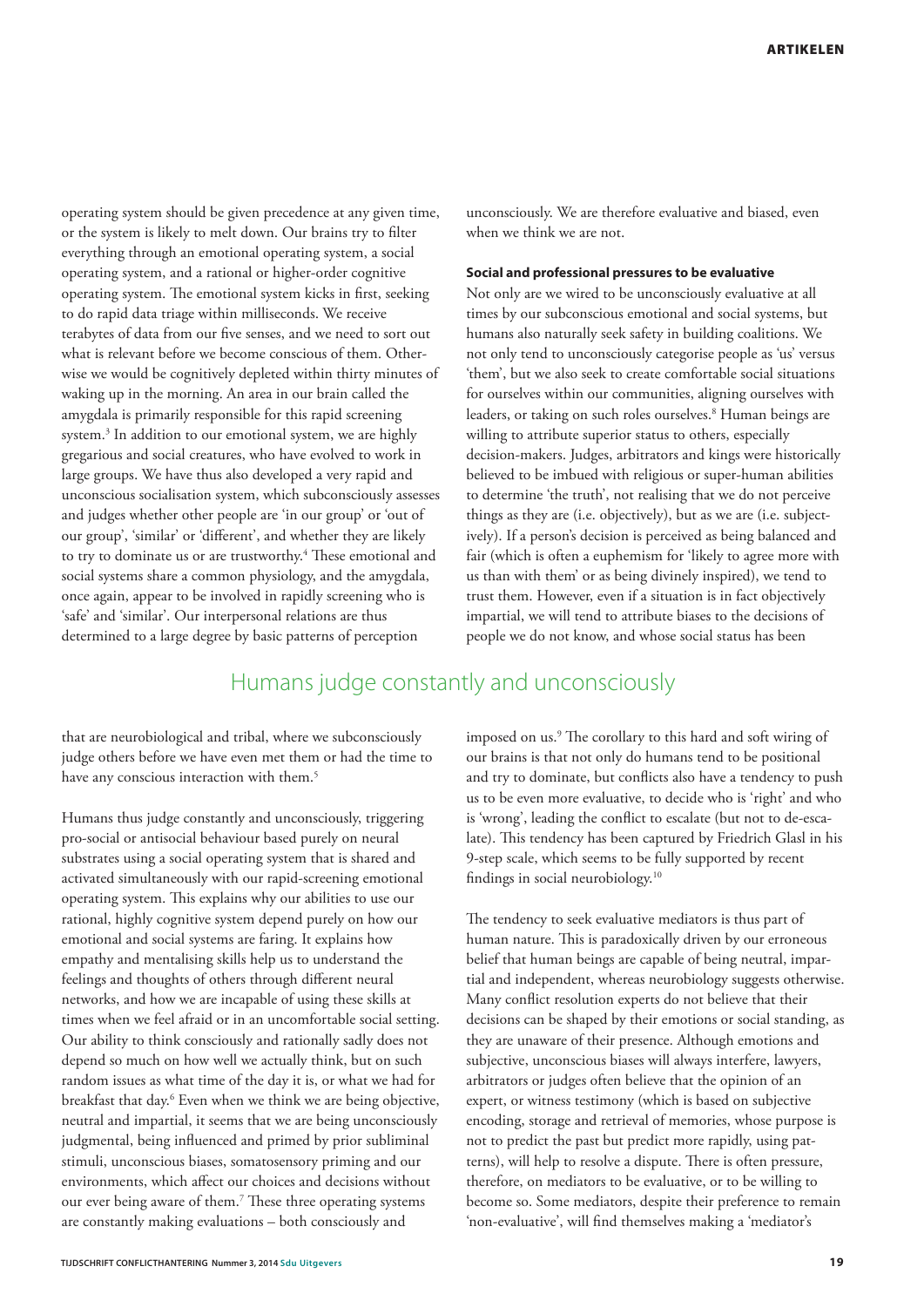

#### Foto: Shutterstock/Mindscanner

proposal' as the parties, or their lawyers, may have requested them to do so. This is often a testament to the mediator's social skills and perceived 'added value' as a person who can be trusted. Even when their opinion is in favour of one party as opposed to another.

Although mediators are often trained to put positions aside, and to encourage parties to focus on their future interests instead of the past, and explore possible outcomes for mutual gain, parties may resist going down that road. They seek reassurance from the neutral, as a person of high status, that they are 'right' and that they will help 'the other side' to understand the errors in their reasoning. Seeking to create coalitions with the neutral is more natural and emotionally pleasing to them, than sitting with a person they do not trust and devalue, and who often conjure up negative emotions. This also explains a preference by many parties and lawyers to carry out mediations primarily through caucuses. After a while, if the mediators cannot get the parties (or one of them) to move, they start to feel the need to become more evaluative, to voice their opinions and expertise, and to set aside the many hours of training received on active listening, probing for interests, and being non-evaluative. It is, after all, not only our human nature to behave in this way, but the parties and their lawyers seem to be expecting this as well.

#### **The impact of process on outcome**

Not only are people likely to be evaluative and pressured to become increasingly so in conflicts, but the word 'mediation' also suffers from another problem: a lack of clear definitions and precise meaning. It appears that many different styles (sometimes contradictory ones) hide behind the same word. In a recent book edited by Manon Schonewille and Fred Schonewille, the authors compiled a unique collection of how mediation is practised in sixty states.11 It describes many types of national mediation styles, where a neutral is always helping disputants to reach their own agreement, but using different tactics on issues of process as well as of substance. The book reveals that some countries have legislated a form of mediation that is not only directive on procedural issues (mandating when the parties must appear, for how long, and what they must prepare as documents) but also on substantive issues, where the mediator must give an evaluative assessment or a 'mediator's proposal' at the end of the process, which will be read by a judge handling the matter if the case does not settle. This proposal can be used to sanction a party for unreasonably having declined it. It is difficult not to view mediation as being a substantively evaluative process in such a case. Based on the range of different national styles of mediations that emerged while editing that book, Manon Schonewille and I sought to find a framework in which various national and culturallyshaped forms of mediation could be characterised. A modified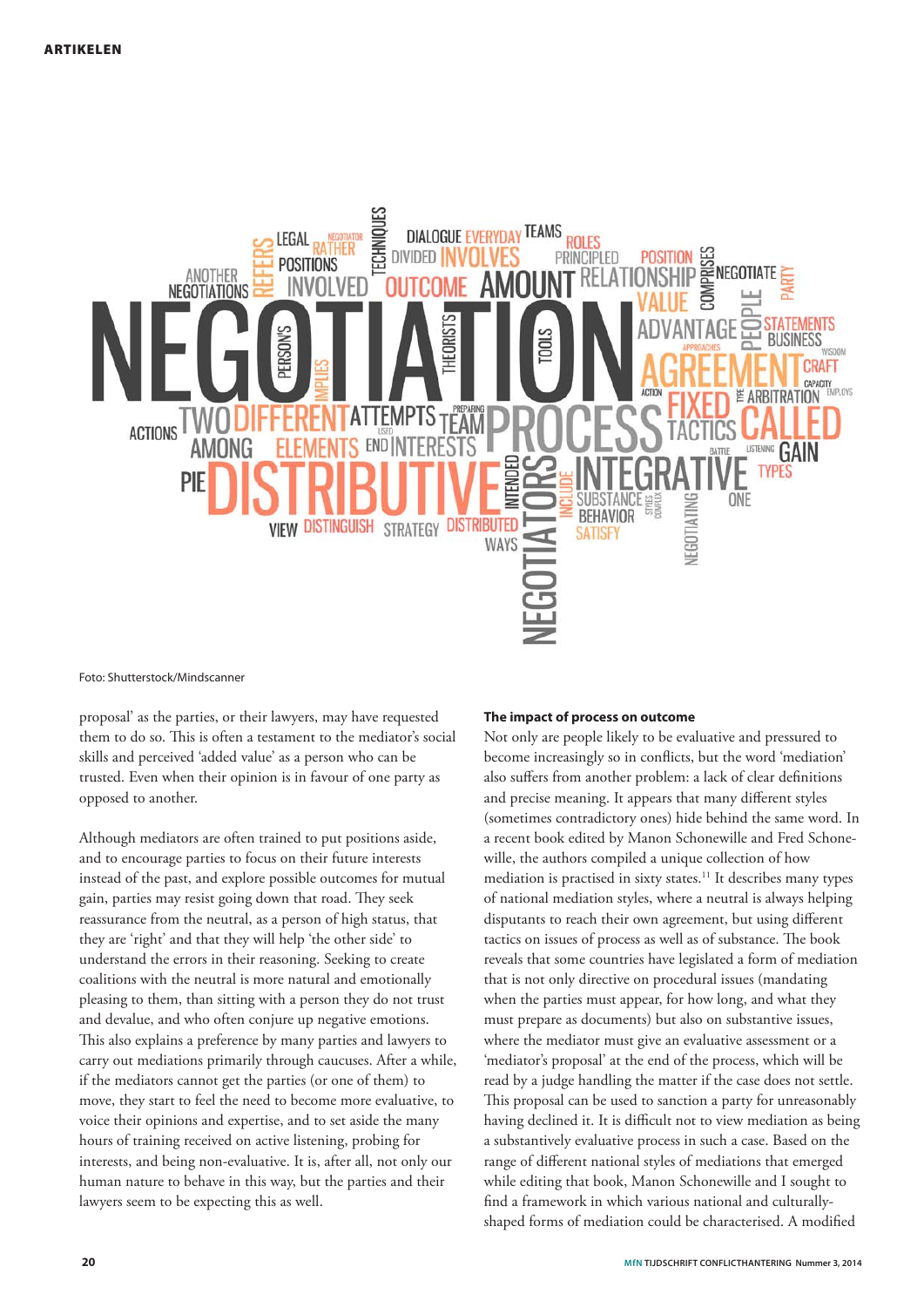Riskin Grid was used to do so, and two axes were identified: a procedural axis, indicating how facilitative or directive a neutral was expected to be on procedural issues; and a substantive axis, indicating how non-evaluative or evaluative the neutral was expected to be on matters of substance.12 They are represented in the diagram (figure 1) and create four quadrants, which characterise at least four different types of mediation.



Figure 1 Four different types of mediation: process versus substance Source: based on Riskin, Decisionmaking in mediation

- 1. Quadrant A (facilitative on process and non-evaluative on substance)
- 2. Quadrant B (directive on process and non-evaluative on substance)
- 3. Quadrant C (facilitative on process and evaluative on substance), and
- 4. Quadrant D (directive on process and evaluative on substance).

Using this grid, it is clear that mediators are commonly asked to be evaluative as part of national mediation systems. Even in quadrants A and B in figure 1, which are labelled 'non-evaluative' on substantive issues, they still involve a mediator making decisions on procedural issues. As it is, the process itself is likely to have an impact on the outcome, even if a mediator abstains from giving an evaluation. And there is another kind of evaluation at stake here: all styles require judgement calls, self-analysis and self-evaluation regarding how not to be perceived as substantively evaluative and regarding the degree of how directive or non-directive to be on procedural issues when mediating. Thus, all forms of mediation require some degree of evaluation. The question is whether it is up to the

mediator to be making these assessments and decisions, or to the participants. The moment a mediator starts to act more or less directively, even on purely procedural issues, it is likely to have an impact on the parties' behaviour towards one another. There will be a systemic effect on the constellation of people present. The mediator may seem to become more dominant (but no less trustworthy), and the parties may start to seek to create coalitions with the mediator on procedural issues, and procedural issues can become emotive and divisive in and of themselves, causing disputants to lose trust in the mediator. Doing nothing to shift the process, however, may also not be helpful, as the parties may become stuck and entrenched on procedural issues (e.g. whether or not to have caucuses or to share documents and information with the mediator before a first meeting) and may then turn to the mediator to direct these procedural issues, on the grounds that procedural issues are the mediator's responsibility. The key point to understand here is that whatever a mediator chooses to do is likely to have an impact on the parties' social behaviour and possibly on their ability to function as one group based on 'in-group' social patterns, or as competing groups, based on 'out-of-group' (us versus them) tribal patterns of behaviour. Where to mediate in the grid and how to move around it requires self-awareness, which involves not only the mediator being mindful of the situation, but the parties and their advisors as well, and allowing them to make genuine choices on issues of process as well as of substance. If the role of a mediator is to influence and help the parties to reach their own outcomes using in-group social scripts rather than out-of-group scripts, where empathy and the ability to do cognitive perspective-taking can occur as part of a social process, then it is important to discuss with the parties any procedural steps they may take that may unconsciously trigger us versus them tribal behaviour. A decision on procedural issues can thus have an impact on outcome as well.

#### **The impact of group identity on perception and cognition**

There is an area in the prefrontal cortex of the brain associated with cognitive decision-making that classifies another person as being 'similar' when consciously mentalising about them. This area has direct connections with another area of the brain, the anterior insula, where certain fundamental emotions, such as notions of fairness, are modulated. However, when a person is consciously classified as being 'different', another part of the prefrontal cortex is activated. That area has no neural connections with the insula. By getting a person to focus on whether they are similar to or different from another person, a person is thus more or less likely to be able to empathise.<sup>13</sup> Thus, group dynamics will impact the disputants' natural abilities to empathise, trust and bond, and how they will perceive what another person tells them. Similarly, there are certain neurons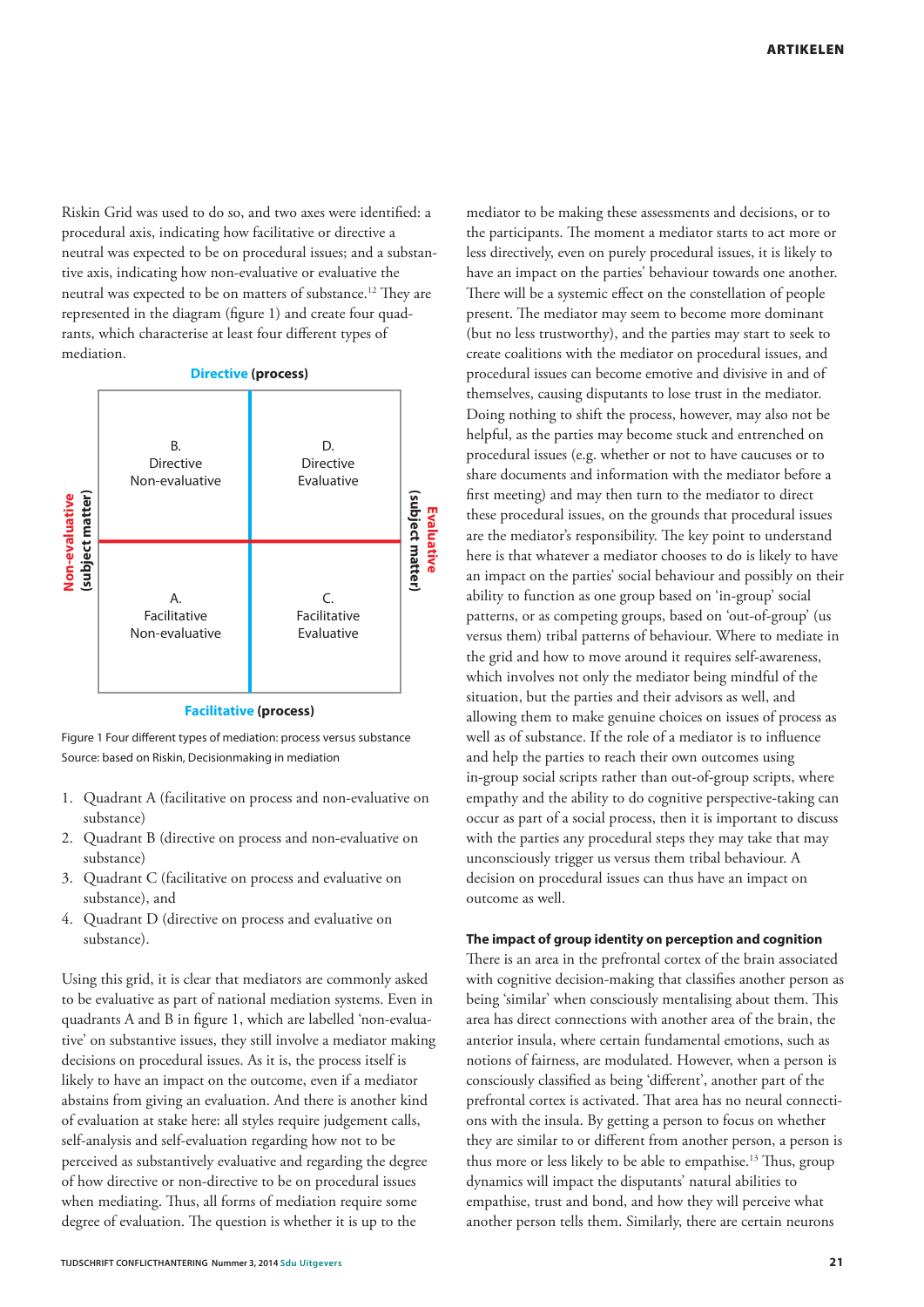in the brain, called mirror neurons, which are involved in non-verbal communication and empathy as well. They may become more or less sensitive depending on whether in-group or out-of-group recognition patterns are activated.<sup>14</sup> Humans also secrete a simple neuropeptide called oxytocin, which is sometimes referred to as a 'trust hormone'. Production of oxytocin can drive close cooperation and bonding (e.g. between a mother and a new-born infant), but this same hormone can also drive adversarial behaviour and aggression if a person is perceived as dissimilar or out-of-group.15 A mediator's influence on group dynamics is therefore likely to greatly affect the parties' abilities to communicate and perceive effectively in a mediation. This relates to procedural issues as well as to substantive issues. A mediator can activate in-group patterns of social behaviour, generating empathy, collaboration and willingness to reciprocate, but a mediator can just as easily trigger out-of-group patterns, by priming parties to think in terms of 'position papers', 'the other side', 'opening statements' and by seating them in separate rooms for much of the day. This may drive more adversarial behaviour, competition, aggression, loss of empathy, and an inability to communicate

act in an evaluative manner, the parties' fear mechanisms are often activated. They may try to build coalitions with the neutral (a classical 'Phase 4' step in the Glasl escalation scale). This, in turn, can trigger out-of-group (us versus them) scripts of social behaviour, as opposed to in-group scripts. The other party will be perceived as the 'other side', coming from another tribe and as a potential threat due to their desire to influence the mediator to provide evaluative feedback.

The perception of a person as being in-group as opposed to out-of-group can thus trigger fundamentally different behaviour and outcomes in mediation, activating different senses of what is fair or unfair, and sensitivity. These are extremely subtle, but impactful, nuances. Mediators can often unconsciously trigger these patterns and cascades of events, by changing from one mediation quadrant to the other, or by changing styles unconsciously. Even when it is clear to mediators who know how to operate in all four quadrants where they are at any given moment, and when they are aware of their own behaviour when crossing the line from one quadrant to another, it may not be possible for the parties to

## It is necessary for mediators not only to be self-aware but also to check whether the parties are self-aware as well

effectively non-verbally. Priming parties to prepare for a mediation by encouraging them to perceive one another as their 'negotiation partner' rather than as the 'other side', and helping them think in terms of mutual interests instead of positions, getting them to do cognitive perspective-taking, thinking through what their negotiation partner's interests and needs may be before they meet, can have a strong pro-social impact. This is something a mediator and the parties should think about and discuss carefully when setting up, designing and preparing for a mediation process.

#### **The importance of mindfulness in mediation**

Skilled and experienced mediators often know how to operate in all four quadrants of the Riskin grid (figure 1), and/or how to co-mediate with other mediators who prefer to work in a complementary manner in other quadrants. A mediator may also move around the different quadrants, and may provide more choice, and hybrid processes can also be combined to maximise the pros and minimise the cons. Which quadrant in a Riskin grid a mediation process starts off with, however, will unconsciously influence group dynamics and individual behaviour, and often lead to the creation of constellations and systemic effects that can have unconscious knock-on effects on the parties themselves, and trigger an escalation or spiralling of positional and evaluative behaviour. When a neutral starts to

do so. They may easily get confused and start to form coalitions, reinforcing antisocial behaviour. For this reason, it is necessary for mediators not only to be self-aware but also to check whether the parties are self-aware as well. This is what I mean by calling for 'mindfulness' when using evaluative mediation, and understanding that all mediations are likely to be 'evaluative' at some level – whether consciously or unconsciously. It is not only a matter of knowing where in a grid the mediator is, but also verifying whether the parties appreciate the possible impacts of procedural issues on the emotional, social and cognitive systems of the participants, and whether they are willing to change the social dynamics of the process. Although it may be possible to lead the parties into a given style of mediation, this is ultimately a matter of ethics. Are the parties cognitively aware of the possible impacts of certain procedural choices on their relationships and social patterns? Being mindful means being cautious, about oneself and about the disputants' emotional and social patterns, and ensuring that there is a full understanding of potential impact on group dynamics by all participants whenever a procedural decision is made.

#### **Mindfulness as a matter of ethics**

Ethical mediation is based on three pillars: (i) party autonomy, (ii) procedural fairness, and (iii) substantive fairness.16 Party